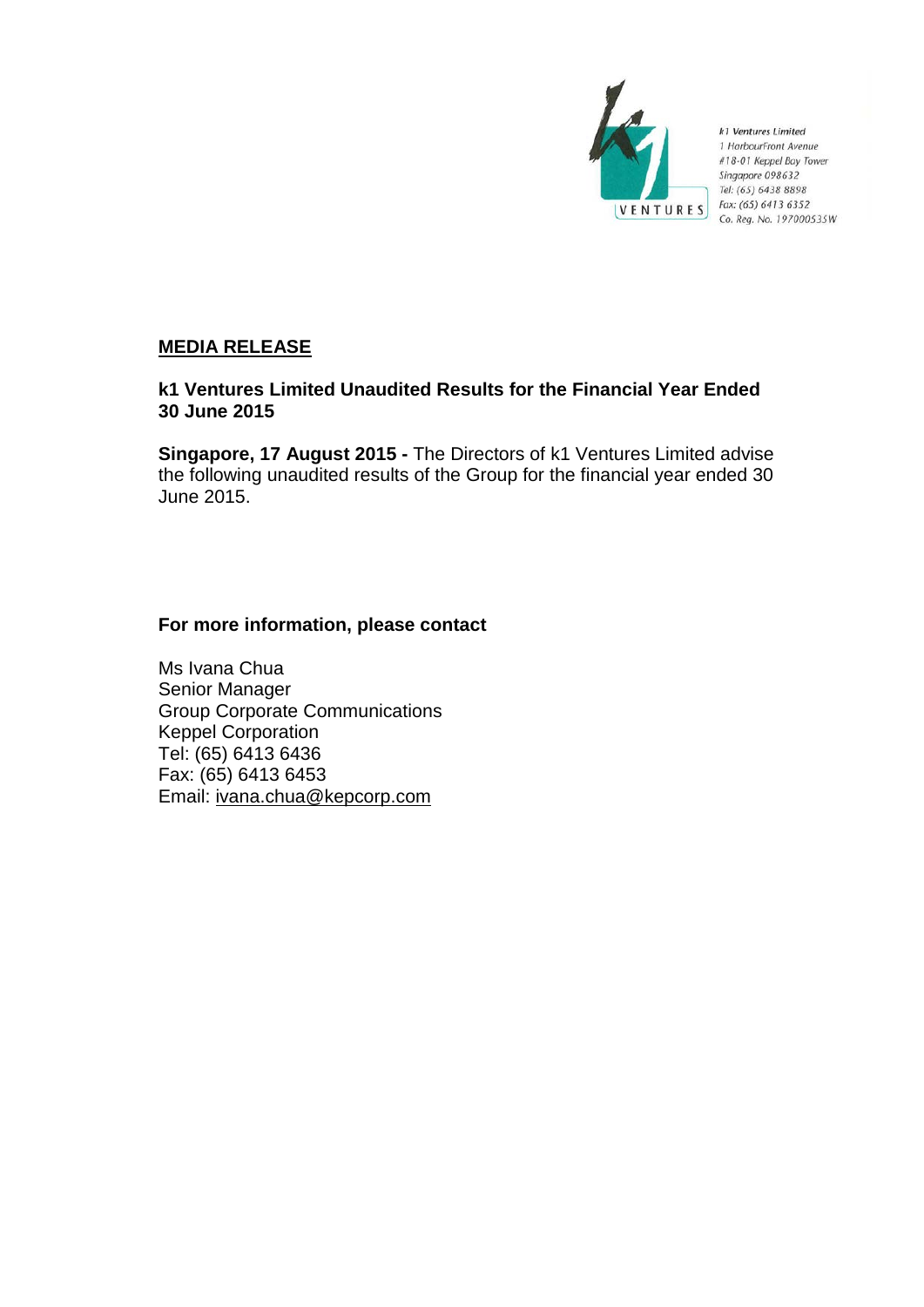# **K1 VENTURES LIMITED**

Co. Reg. No. 197000535W (Incorporated in the Republic of Singapore)

# **FULL YEAR 2015 FINANCIAL STATEMENTS**

# **TABLE OF CONTENTS**

| Paragraph      | <b>Description</b>                                                                                                                       | Page     |
|----------------|------------------------------------------------------------------------------------------------------------------------------------------|----------|
|                | <b>FINANCIAL STATEMENTS</b>                                                                                                              | $1 - 16$ |
| 1              | <b>GROUP PROFIT AND LOSS ACCOUNT</b>                                                                                                     | 1        |
| $\overline{2}$ | CONSOLIDATED STATEMENT OF COMPREHENSIVE INCOME                                                                                           | 5        |
| 3              | <b>BALANCE SHEETS</b>                                                                                                                    | 6        |
| 4              | STATEMENTS OF CHANGES IN EQUITY                                                                                                          | 8        |
| 5              | CONSOLIDATED STATEMENT OF CASH FLOWS                                                                                                     | 10       |
| 6              | <b>AUDIT</b>                                                                                                                             | 11       |
| $\overline{7}$ | <b>AUDITORS' REPORT</b>                                                                                                                  | 11       |
| 8              | <b>ACCOUNTING POLICIES</b>                                                                                                               | 12       |
| 9              | CHANGES IN THE ACCOUNTING POLICIES                                                                                                       | 12       |
| 10             | REVIEW OF GROUP PERFORMANCE                                                                                                              | 12       |
| 11             | <b>VARIANCE FROM FORECAST STATEMENT</b>                                                                                                  | 12       |
| 12             | <b>PROSPECTS</b>                                                                                                                         | 13       |
| 13             | <b>DIVIDEND</b>                                                                                                                          | 13       |
| 14             | <b>SEGMENT ANALYSIS</b>                                                                                                                  | 14       |
| 15             | <b>REVIEW OF SEGMENT PERFORMANCE</b>                                                                                                     | 16       |
| 16             | <b>INTERESTED PERSON TRANSACTIONS</b>                                                                                                    | 16       |
| 17             | REPORT OF PERSONS OCCUPYING MANAGERIAL POSITIONS<br>WHO ARE RELATED TO A DIRECTOR, CHIEF EXECUTIVE<br>OFFICER OR SUBSTANTIAL SHAREHOLDER | 16       |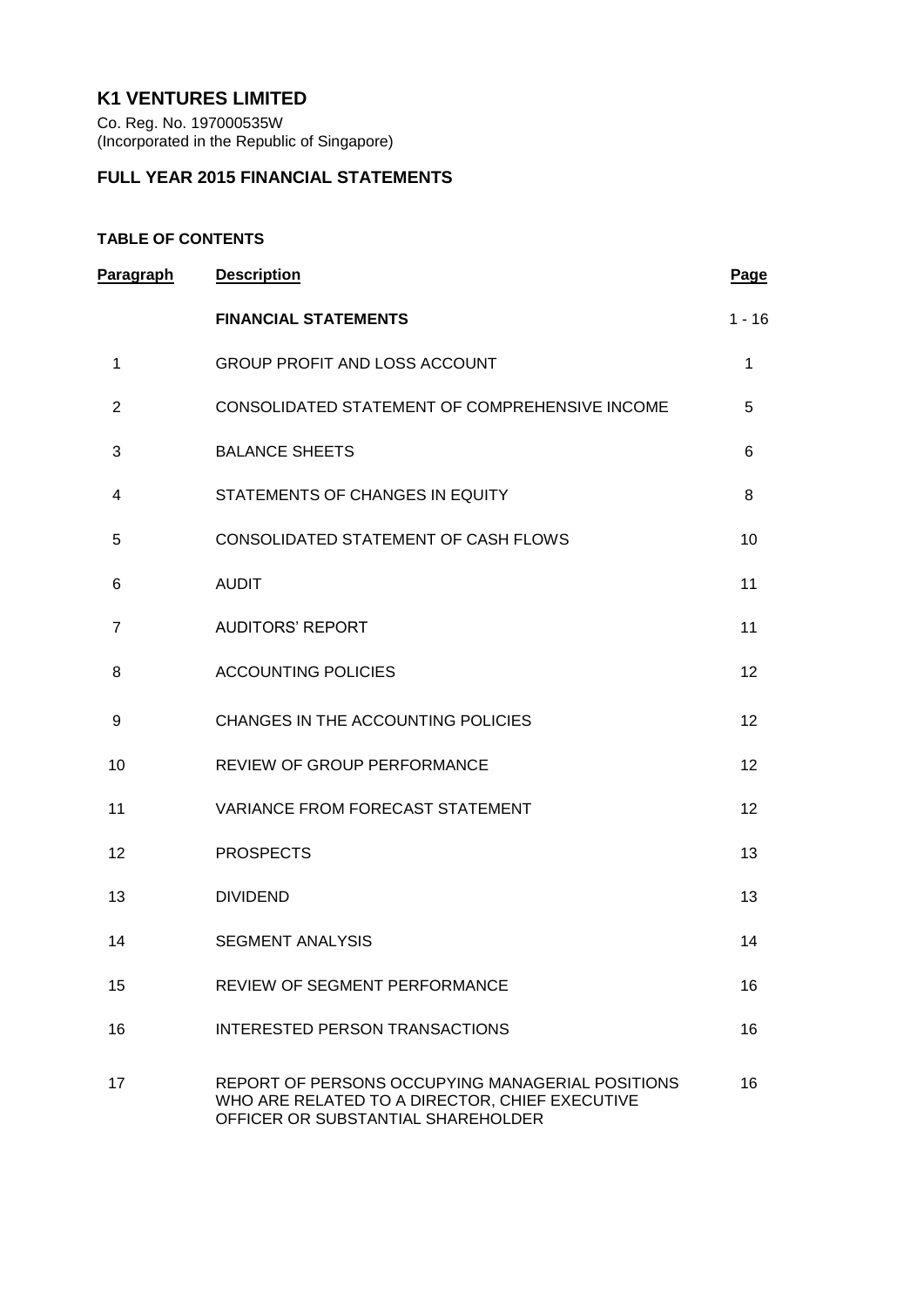# **K1 VENTURES LIMITED**

## **FULL YEAR 2015 FINANCIAL STATEMENTS**

## **UNAUDITED RESULTS FOR THE YEAR ENDED 30 JUNE 2015**

The Directors of **k1 Ventures Limited** advise the following unaudited results of the Group for the year ended 30 June 2015.

### **1. GROUP PROFIT AND LOSS ACCOUNT for the year ended 30 June 2015**

|                                                                                                                                                     | Note                             | 1 Jul 14<br>to<br>30 Jun 15<br>\$'000      | 1 Jul 13<br>to<br>30 Jun 14<br>\$'000      | $+$ /(-) %                          |
|-----------------------------------------------------------------------------------------------------------------------------------------------------|----------------------------------|--------------------------------------------|--------------------------------------------|-------------------------------------|
| <b>Continuing operations</b>                                                                                                                        |                                  |                                            |                                            |                                     |
| Revenue                                                                                                                                             | 1a                               | 60,618                                     | 31,644                                     | 91.6                                |
| Net carrying value of investment disposed<br>Staff costs<br>Depreciation and amortisation<br>Investment impairment loss<br>Other operating expenses |                                  | (18, 225)<br>(210)<br>(13, 244)<br>(2,641) | (181)<br>(1)<br>(5,688)                    | NM.<br>16.0<br>NM.<br>NM.<br>(53.6) |
| <b>Operating profit</b><br>Foreign exchange gain/(loss)                                                                                             |                                  | 26,298<br>5,446                            | 25,774<br>(324)                            | 2.0<br>NM                           |
| <b>Profit before tax</b><br>Taxation<br><b>Profit from continuing operations</b>                                                                    | 1 <sub>b</sub><br>1c             | 31,744<br>(6, 815)<br>24,929               | 25,450<br>(5, 335)<br>20,115               | 24.7<br>27.7<br>23.9                |
| <b>Discontinued operations</b><br>Loss from discontinued operations<br>Profit for the year                                                          | 1 <sub>g</sub>                   | 24,929                                     | (7,012)<br>13,103                          | NM.<br>90.3                         |
| <b>Attributable to:</b><br>Shareholders of the Company<br>Profit from continuing operations<br>Loss from discontinued operations                    |                                  | 24,929<br>24,929                           | 20,115<br>(7, 343)<br>12,772               | 23.9<br>NM<br>95.2                  |
| Non-controlling interests                                                                                                                           |                                  | 24,929                                     | 331<br>13,103                              | NM.<br>90.3                         |
| <b>EBITDA*</b>                                                                                                                                      |                                  | 44,988                                     | 25,451                                     | 76.8                                |
| Earnings per ordinary share<br><b>Continuing and discontinued operations</b>                                                                        |                                  |                                            |                                            |                                     |
| - basic<br>- diluted                                                                                                                                | 1 <sub>d</sub><br>1d             | 1.15 <sub>cts</sub><br>1.15cts             | 0.59 <sub>cts</sub><br>0.59 <sub>cts</sub> | 94.9<br>94.9                        |
| <b>Continuing operations</b><br>- basic<br>- diluted                                                                                                | 1 <sub>d</sub><br>1 <sub>d</sub> | 1.15 <sub>cts</sub><br>1.15 <sub>cts</sub> | 0.93 <sub>cts</sub><br>0.93 <sub>cts</sub> | 23.7<br>23.7                        |

*\* EBITDA is defined as profit before tax, finance expenses, depreciation and amortisation and investment impairment loss for continuing operations NM - Not meaningful*

*Note:*

*Discontinued operations reflect the Group's activities in Long Haul Holding Corp ("Helm"), the transportation leasing business in North America. Refer to note 1g for details.*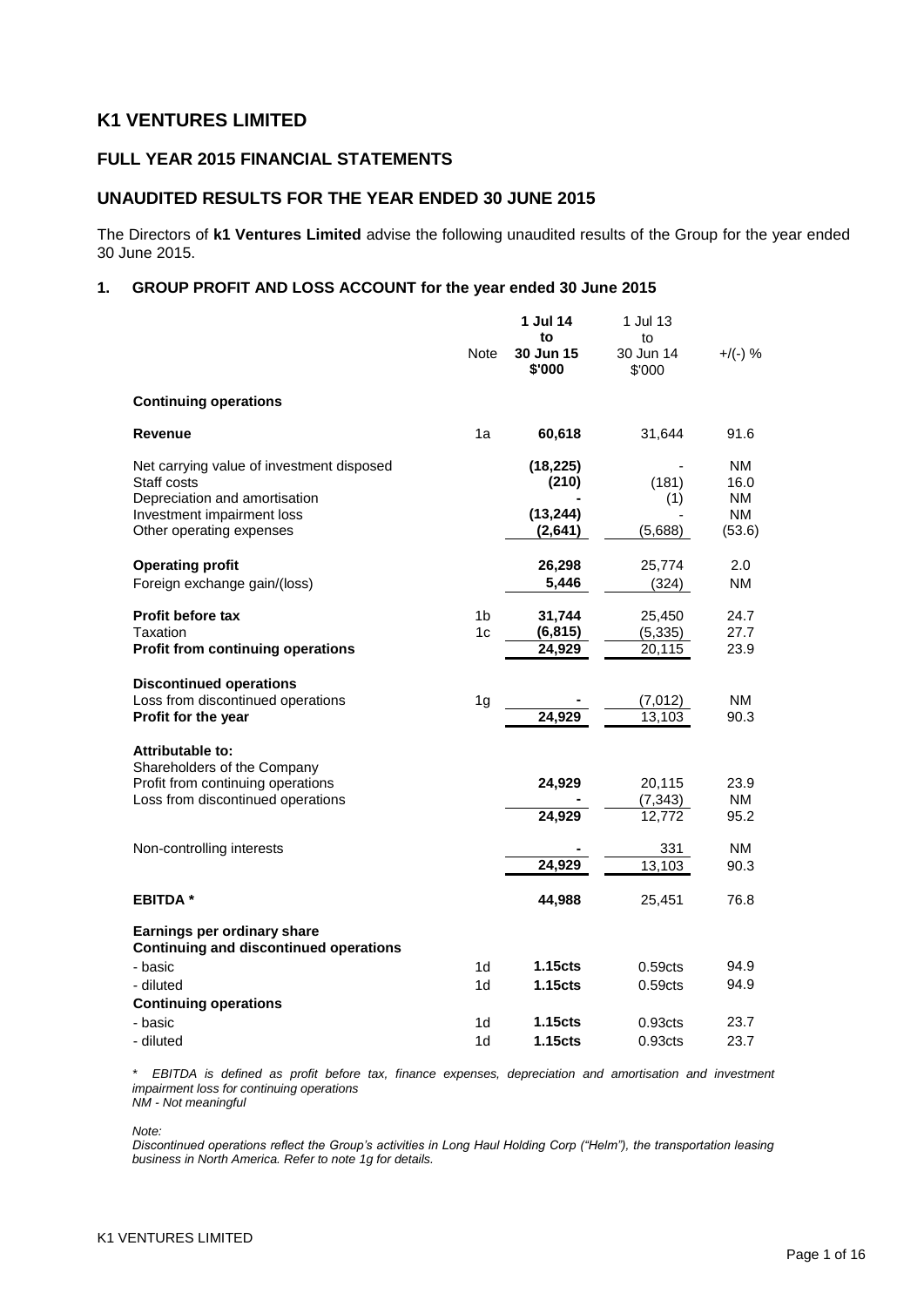## **NOTES TO GROUP PROFIT AND LOSS ACCOUNT**

## 1a. Breakdown of revenue

|                                     | 1 Jul 14<br>to<br>30 Jun 15<br>\$'000 | 1 Jul 13<br>to<br>30 Jun 14<br>\$'000 | $+$ /(-)<br>$\%$ |
|-------------------------------------|---------------------------------------|---------------------------------------|------------------|
| <b>Continuing operations</b>        |                                       |                                       |                  |
| Proceeds from sale of investments   | 45,584                                | 12                                    | >500.0           |
| Investment income                   | 14,840                                | 31,523                                | (52.9)           |
| Interest income                     | 194                                   | 111                                   | 74.8             |
| <b>Others</b>                       |                                       | (2)                                   | ΝM               |
|                                     | 60,618                                | 31,644                                | 91.6             |
| <b>Discontinued operations</b>      |                                       |                                       |                  |
| Revenue from transportation leasing |                                       | 43,506                                | NΜ               |
| Interest income                     |                                       | 1                                     | <b>NM</b>        |
| Others                              |                                       | 7,593                                 | NM.              |
| Consideration for sale of business  |                                       | 176,423                               | <b>NM</b>        |
|                                     |                                       | 227,523                               | NM               |
|                                     | 60,618                                | 259,167                               | (76.6)           |

1b. Pre-tax profit of the Group is arrived at after crediting/(charging) the following:

|                                                                                                                                        | 1 Jul 14<br>to<br>30 Jun 15<br>\$'000 | 1 Jul 13<br>to<br>30 Jun 14<br>\$'000 | $+$ /(-)<br>$\%$                    |
|----------------------------------------------------------------------------------------------------------------------------------------|---------------------------------------|---------------------------------------|-------------------------------------|
| <b>Continuing operations</b><br>Profit on sale of investments<br>Investment impairment loss<br>Gain on liquidation of subsidiary       | 27,359<br>(13, 244)<br>1.595          | 12<br>۰<br>۰                          | $>500\%$<br><b>NM</b><br><b>NM</b>  |
| <b>Discontinued operations</b><br>Loss on disposal of subsidiary<br>Profit on disposal of fixed assets<br>Provision for doubtful debts |                                       | (8,675)<br>4,405<br>(1)               | <b>NM</b><br><b>NM</b><br><b>NM</b> |

1c. There was no material adjustment for under or over provision of tax in respect of prior years.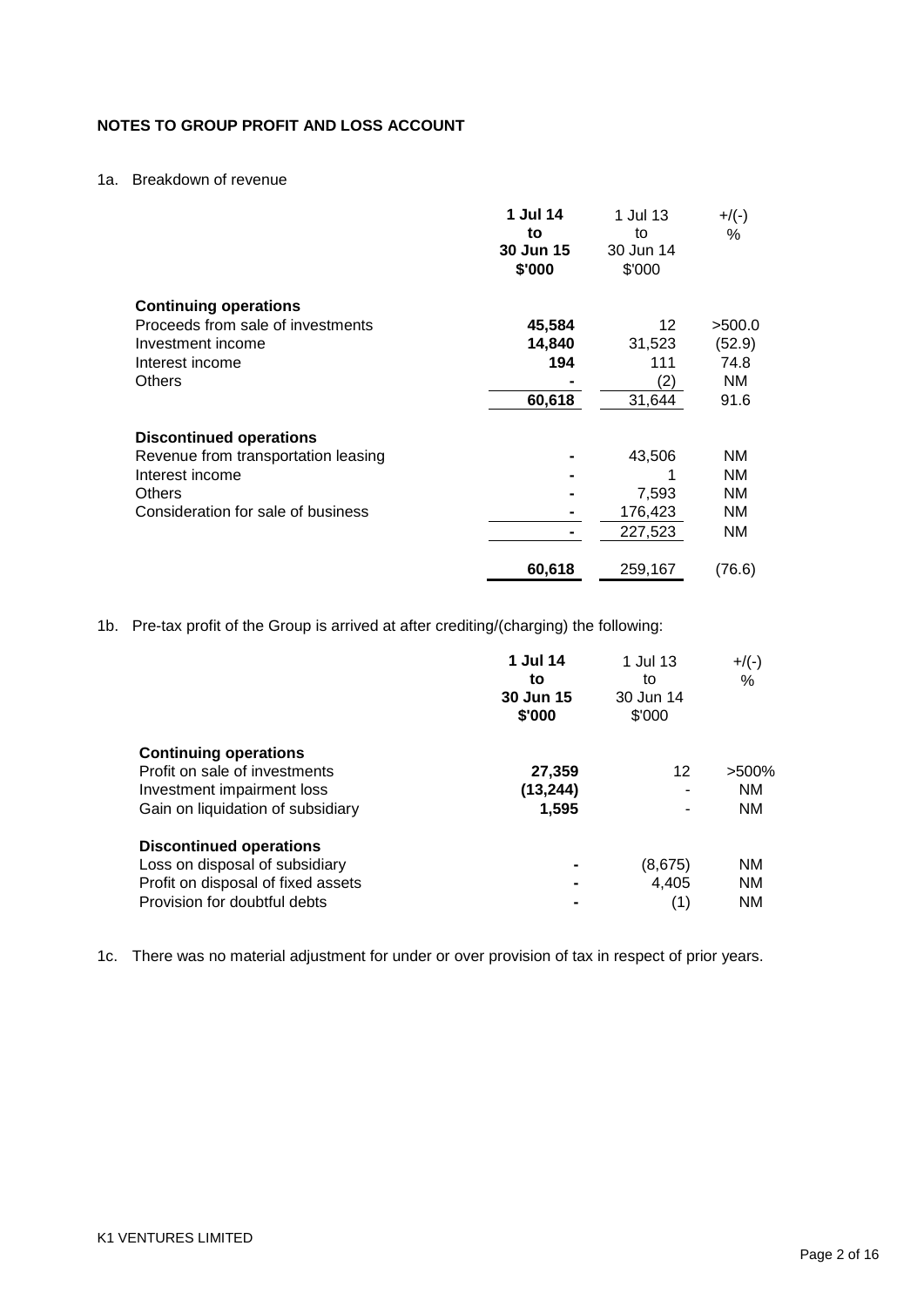## 1d. Earnings per ordinary share

|                                                                                                | <b>GROUP</b> |            |          |
|------------------------------------------------------------------------------------------------|--------------|------------|----------|
|                                                                                                | 1 Jul 14     | 1 Jul 13   | $+$ /(-) |
|                                                                                                | to           | to         | ℅        |
|                                                                                                | 30 Jun 15    | 30 Jun 14  |          |
| <b>Continuing and discontinued operations</b>                                                  |              |            |          |
| Earnings per ordinary share of the Group based on net<br>profit attributable to shareholders:- |              |            |          |
| (i)<br>Based on weighted average number of shares                                              | $1.15$ cts   | $0.59$ cts | 94.9     |
| - Weighted average number of shares ('000)                                                     | 2,165,618    | 2,165,618  |          |
| On a fully diluted basis<br>(ii)                                                               | $1.15$ cts   | $0.59$ cts | 94.9     |
| - Adjusted weighted average number of shares<br>(000)                                          | 2,165,618    | 2,165,618  |          |
| <b>Continuing operations</b>                                                                   |              |            |          |
| Earnings per ordinary share of the Group based on net<br>profit attributable to shareholders:- |              |            |          |
| (i)<br>Based on weighted average number of shares                                              | $1.15$ cts   | $0.93$ cts | 23.7     |
| - Weighted average number of shares ('000)                                                     | 2,165,618    | 2,165,618  |          |
| On a fully diluted basis<br>(ii)                                                               | $1.15$ cts   | $0.93$ cts | 23.7     |
| - Adjusted weighted average number of shares<br>(000)                                          | 2,165,618    | 2,165,618  |          |
|                                                                                                |              |            |          |

- 1e. There was no extraordinary item during the year.
- 1f. Breakdown of revenue and profit (continuing and discontinued operations)

|                                                                                              |                             | <b>GROUP</b>                |                  |
|----------------------------------------------------------------------------------------------|-----------------------------|-----------------------------|------------------|
|                                                                                              | 1 Jul 14<br>to<br>30 Jun 15 | 1 Jul 13<br>to<br>30 Jun 14 | $+$ /(-)<br>$\%$ |
| <b>First half</b>                                                                            |                             |                             |                  |
| Revenue                                                                                      | 54,412                      | 58,337                      | (6.7)            |
|                                                                                              |                             |                             |                  |
| Profit after tax before deducting non-<br>controlling interests reported for first half year | 33,972                      | 18,677                      | 81.9             |
|                                                                                              |                             |                             |                  |
| <b>Second half</b>                                                                           |                             |                             |                  |
| Revenue                                                                                      | 6,206                       | 200,830                     | (96.9)           |
|                                                                                              |                             |                             |                  |
| Loss after tax before deducting non-<br>controlling interests reported for second half year  | (9,043)                     | (5,574)                     | 62.2             |
|                                                                                              |                             |                             |                  |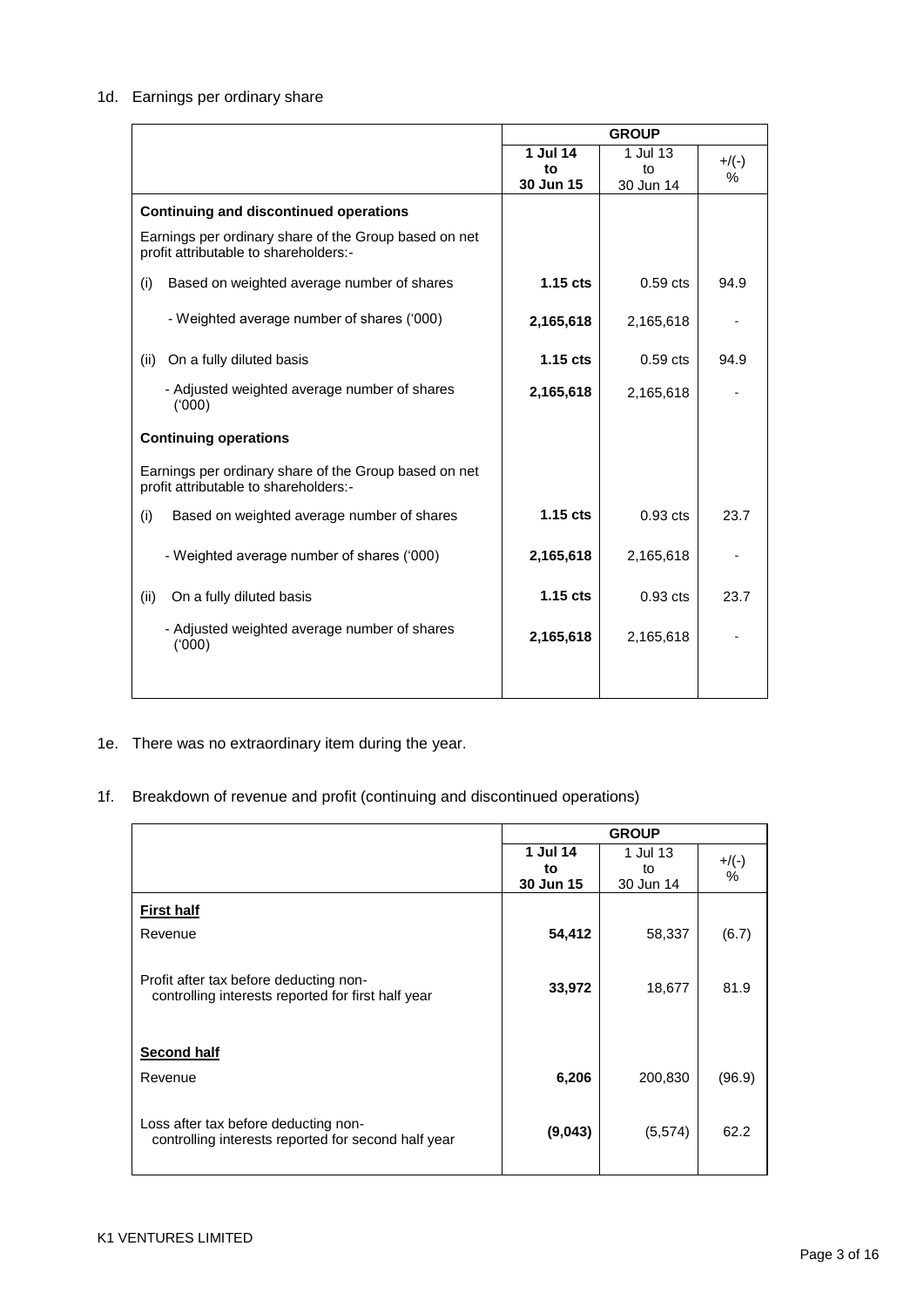### 1g. Discontinued operations

Discontinued operations reflect the Group"s activities in Helm, the transportation leasing business in North America.

On 21 February 2014, the Company and its wholly-owned subsidiary, Focus Up Holdings Limited announced that they had entered into a definitive agreement and plan of merger for the sale of Helm. The transaction was completed on 15 April 2014.

i. An analysis of the results of discontinued operations is as follows:

|                                                           | 1 Jul 13<br>to<br>30 Jun 14<br>\$'000 |
|-----------------------------------------------------------|---------------------------------------|
| <b>Operations</b>                                         |                                       |
| Revenue                                                   | 51,100                                |
| Expenses                                                  | (45,539)                              |
| Operating profit                                          | 5,561                                 |
| Finance expenses                                          | (9,646)                               |
| Share of results of associated company and joint ventures | 6,953                                 |
| Profit before tax                                         | 2,868                                 |
| Taxation                                                  | (1, 205)                              |
| Profit after tax                                          | 1,663                                 |
| <b>Sale of business</b>                                   |                                       |
| Consideration                                             | 176,423                               |
| Net carrying value of assets disposed                     | (185, 098)                            |
| Loss on disposal of discontinued operations               | (8,675)                               |
| Loss after tax                                            | (7.012)                               |

ii. The impact of the discontinued operations on the cash flows of the Group is as follows:

|                      | 1 Jul 13<br>to<br>30 Jun 14<br>\$'000 |
|----------------------|---------------------------------------|
| Operating cash flows | 10,105                                |
| Investing cash flows | (18, 827)                             |
| Financing cash flows | 8,599                                 |
| Net cash flows       | (123)                                 |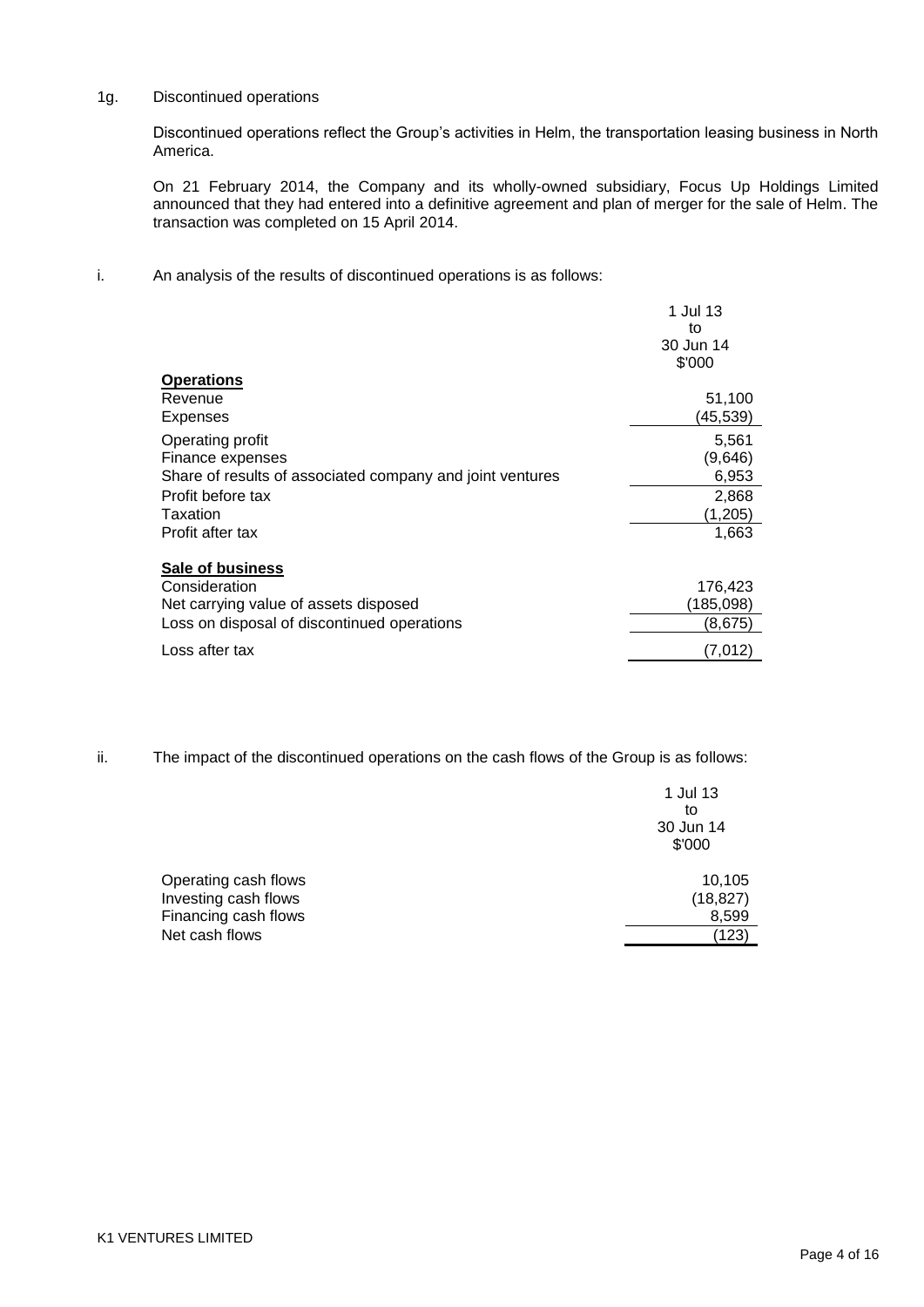# **2. CONSOLIDATED STATEMENT OF COMPREHENSIVE INCOME for the year ended 30 June 2015**

|                                                                                                           | 1 Jul 14<br>to<br>30 Jun 15<br>\$'000 | 1 Jul 13<br>to<br>30 Jun 14<br>\$'000 | $+$ /(-)<br>℅ |
|-----------------------------------------------------------------------------------------------------------|---------------------------------------|---------------------------------------|---------------|
| Profit for the year                                                                                       | 24,929                                | 13,103                                | 90.3          |
| Items that may be reclassified subsequently to<br>profit & loss account:                                  |                                       |                                       |               |
| Fair value changes on available-for-sale investments                                                      | 762                                   | (5,586)                               | <b>NM</b>     |
| Fair value changes on available-for-sale assets<br>realised & transferred to profit and loss account      | 7,203                                 | (724)                                 | <b>NM</b>     |
| Exchange differences arising on consolidation                                                             | 9,119                                 | (4,053)                               | <b>NM</b>     |
| Share of other comprehensive income                                                                       |                                       | 237                                   | <b>NM</b>     |
| Realisation of reserves transferred to profit and loss<br>account upon liquidation/disposal of subsidiary | (1, 595)                              | 55,337                                | ΝM            |
| Other comprehensive income for the year                                                                   | 15,489                                | 45,211                                | (65.7)        |
| Total comprehensive income for the year                                                                   | 40,418                                | 58,314                                | (30.7)        |
| <b>Attributable to:</b><br>Shareholders of the Company                                                    | 40,418                                | 58,198                                | (30.6)        |
| Non-controlling interests                                                                                 |                                       | 116                                   | NM            |
|                                                                                                           | 40,418                                | 58,314                                | (30.7)        |

*NM - Not meaningful*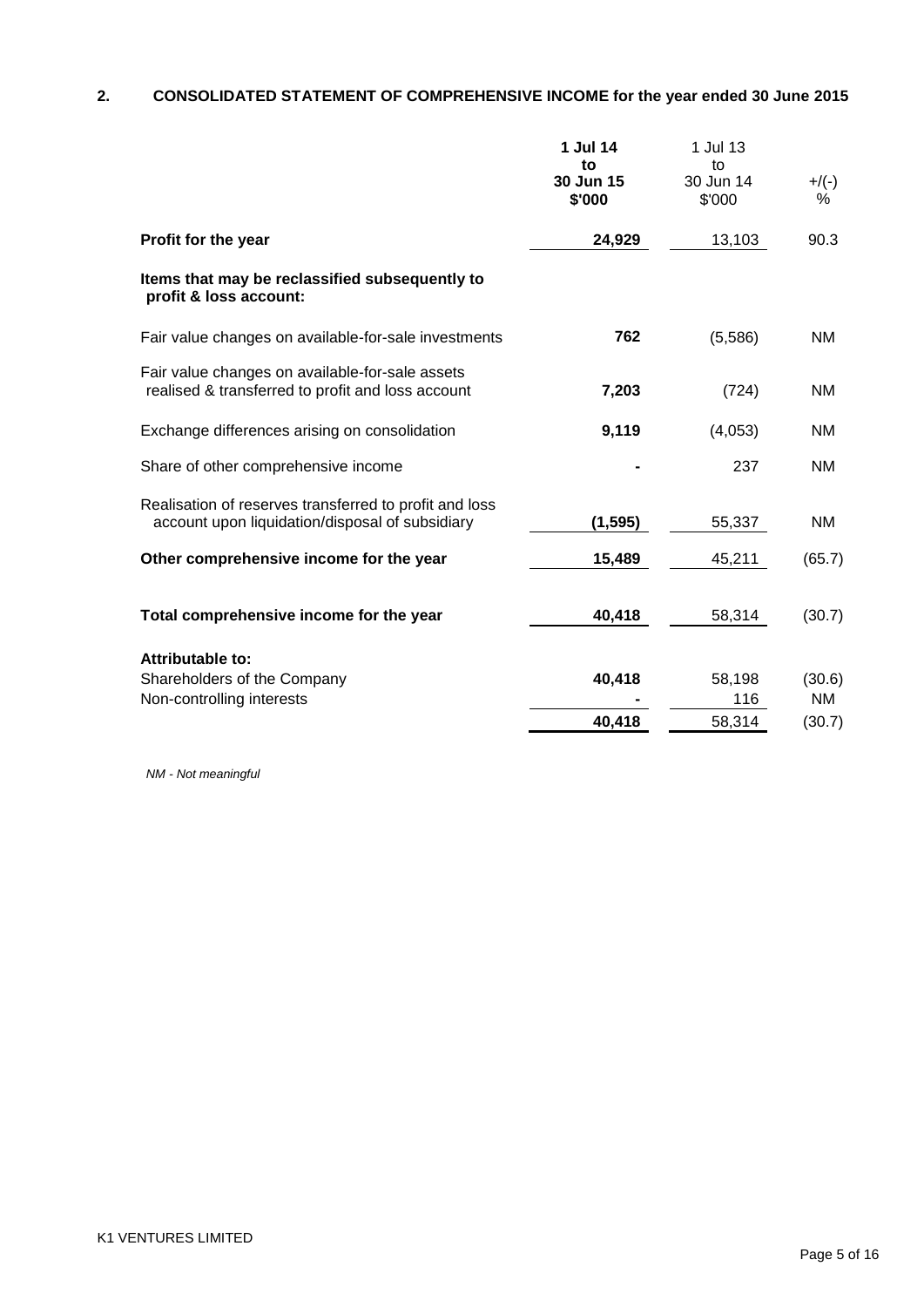# **3. BALANCE SHEETS as at 30 June 2015**

|                                                |           | Group     |           | Company   |
|------------------------------------------------|-----------|-----------|-----------|-----------|
|                                                | As at     | As at     | As at     | As at     |
|                                                | 30 Jun 15 | 30 Jun 14 | 30 Jun 15 | 30 Jun 14 |
|                                                | \$'000    | \$'000    | \$'000    | \$'000    |
| <b>Share capital</b>                           | 196,439   | 196,439   | 196,439   | 196,439   |
| <b>Reserves</b>                                | 13,873    | 60,080    | 10,720    | 5,588     |
| <b>Share capital &amp; reserves</b>            | 210,312   | 256,519   | 207,159   | 202,027   |
| <b>Capital employed</b>                        | 210,312   | 256,519   | 207,159   | 202,027   |
|                                                |           |           |           |           |
| <b>Represented by:</b>                         |           |           |           |           |
| <b>Subsidiaries</b>                            |           |           | 90,664    | 118,539   |
| <b>Investments</b>                             | 155,111   | 167,931   |           | 17,204    |
| <b>Notes receivable</b><br><b>Other Assets</b> |           | 8,934     | 67,948    | 7,135     |
|                                                | 155,111   | 176,865   | 158,612   | 142,878   |
| <b>Current assets</b>                          |           |           |           |           |
| <b>Debtors</b>                                 | 14,004    | 12,688    | 11,024    | 9,072     |
| Amount due from subsidiaries                   |           |           | 26        | 5         |
| Bank balances, deposits and cash               | 46,983    | 70,602    | 41,367    | 51,171    |
|                                                | 60,987    | 83,290    | 52,417    | 60,248    |
| <b>Current liabilities</b>                     |           |           |           |           |
| Creditors                                      | 573       | 1,834     | 570       | 583       |
| Amount due to subsidiaries                     |           |           |           | 516       |
| Provision for taxation                         | 3,300     | 41        | 3,300     |           |
|                                                | 3,873     | 1,875     | 3,870     | 1,099     |
| <b>Net current assets</b>                      | 57,114    | 81,415    | 48,547    | 59,149    |
| <b>Non-current liabilities</b>                 |           |           |           |           |
| Deferred taxation                              | 1,913     | 1,761     |           |           |
|                                                | 1,913     | 1,761     |           |           |
| <b>Net assets</b>                              | 210,312   | 256,519   | 207,159   | 202,027   |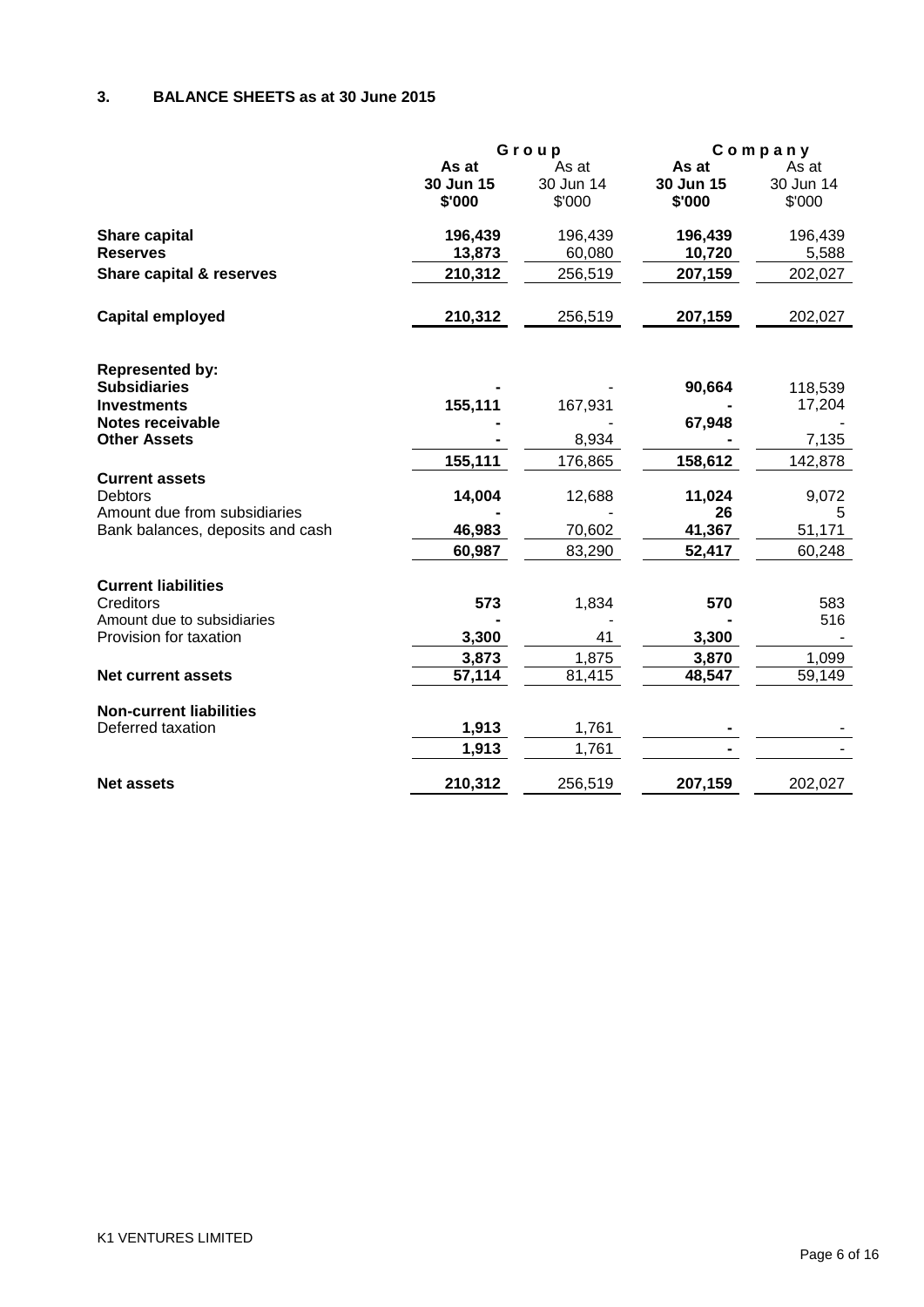#### **NOTES TO BALANCE SHEETS**

#### 3a. Group"s borrowings and debt securities

As at 30 June 2015, the Group did not have any borrowing (30 June 2014: Nil).

### 3b. Net asset value

|                                                  | <b>GROUP</b> |           |           | <b>COMPANY</b> |           |           |
|--------------------------------------------------|--------------|-----------|-----------|----------------|-----------|-----------|
|                                                  | As at        | As at     |           | As at          | As at     |           |
|                                                  | 30 Jun 15    | 30 Jun 14 | $+/(-)$ % | 30 Jun 15      | 30 Jun 14 | $+$ /(-)% |
| Net asset value<br>per ordinary share #          | \$0.10       | \$0.12    | (16.7)    | \$0.10         | \$0.09    | 11.1      |
| Net tangible asset value<br>per ordinary share # | \$0.10       | \$0.12    | (16.7)    | \$0.10         | \$0.09    | 11.1      |

# Based on issued share capital of 2,165,618,003 ordinary shares as at the end of the financial year (30 June 2014: 2,165,618,003).

#### 3c. Balance sheet review

Group shareholders" funds decreased from \$256.5 million at 30 June 2014 to \$210.3 million at 30 June 2015. The decrease was attributable to dividends paid to shareholders of \$86.6 million offset in part by an increase in comprehensive income of \$40.4 million, driven by profit for the year of \$24.9 million, a net change in capital reserves of \$8.0 million, and currency translation adjustments of \$7.5 million. The profit for the year was primarily attributable to a net gain of \$24.1 million from the sale of the Group"s investment in China Grand Automotive ("China Auto") and other investment income, partially offset by an impairment loss of \$13.2 million on the Group"s investment in K12, Inc.

Group total assets decreased from \$260.2 million at 30 June 2014 to \$216.1 million at 30 June 2015 due to dividends paid to shareholders, partially offset by cash received from the sale of China Auto, investment income, and currency movements attributable to the strengthening of the US dollar. The decrease in investments was due to the sale of China Auto and the downward revaluation of the Group"s investment in K12, Inc. partially offset by the impact from currency movements.

Group total liabilities increased from \$3.6 million at 30 June 2014 to \$5.8 million at 30 June 2015, as a result of an increase in the provision for taxation.

Company total assets increased from \$203.1 million at 30 June 2014 to \$211.0 million at 30 June 2015. The increase was attributable to the value of the assets received from the voluntary liquidation of its wholly-owned subsidiary, K-1 Holdings Equity Inc, and cash received from the sale of China Auto and other investments, partially offset by dividends paid to shareholders.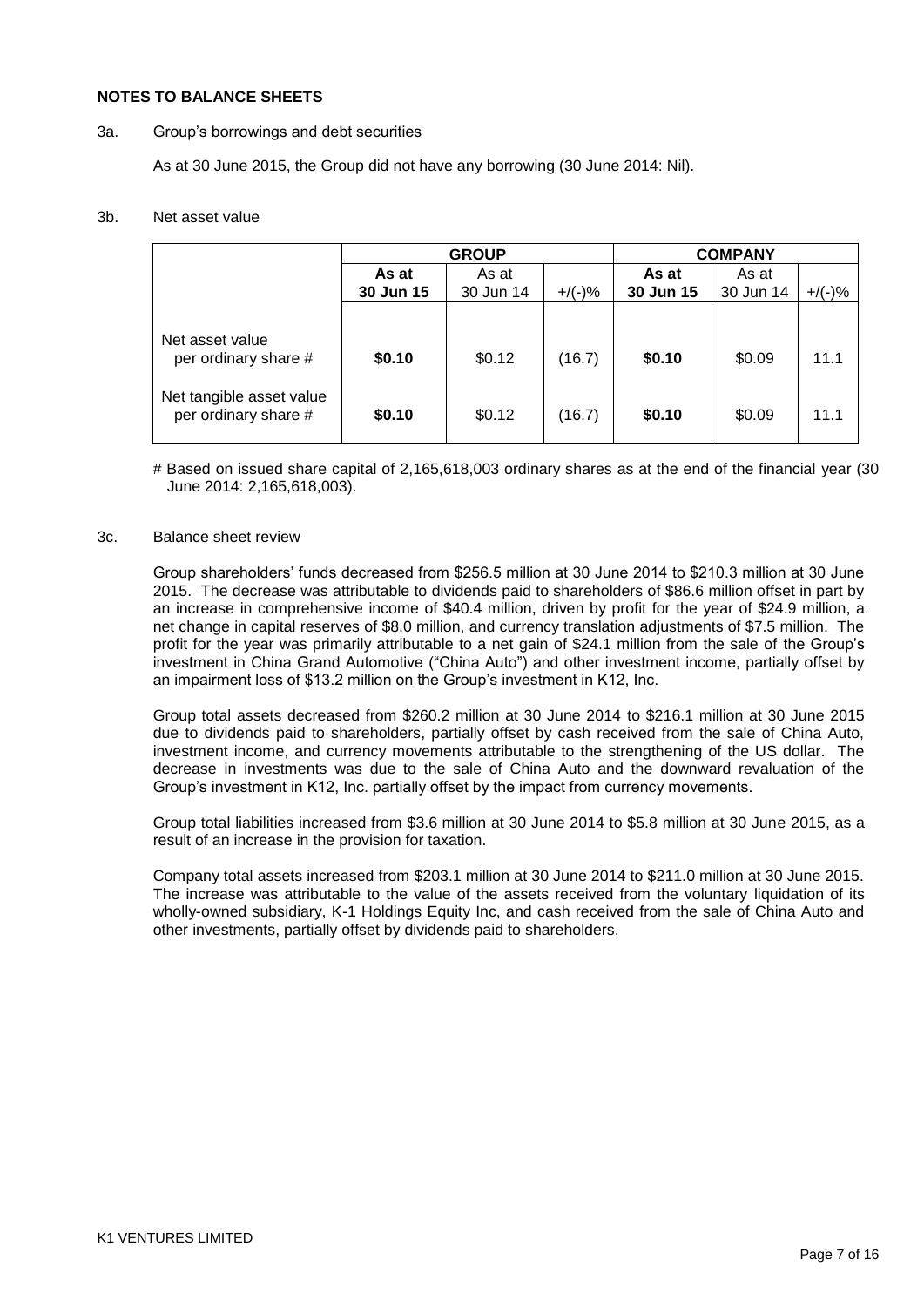# **4. STATEMENTS OF CHANGES IN EQUITY for the year ended 30 June 2015**

# 4a. Group Statement of Changes in Equity

|                                                                                      | Attributable to owners of the Company |                          |                    |                 |                 |                          |            |
|--------------------------------------------------------------------------------------|---------------------------------------|--------------------------|--------------------|-----------------|-----------------|--------------------------|------------|
|                                                                                      |                                       |                          | Foreign            |                 |                 |                          |            |
|                                                                                      |                                       |                          | Exchange           |                 | Share           | Non-                     |            |
|                                                                                      | <b>Share</b>                          | Capital                  | <b>Translation</b> | Revenue         | Capital &       | controlling              | Capital    |
|                                                                                      | <b>Capital</b>                        | <u>Reserves</u>          | <b>Account</b>     | <b>Reserves</b> | <b>Reserves</b> | <b>Interests</b>         | Employed   |
|                                                                                      | \$'000                                | \$'000                   | \$'000             | \$'000          | \$'000          | \$'000                   | \$'000     |
| 2015                                                                                 |                                       |                          |                    |                 |                 |                          |            |
| As at 1 July 2014                                                                    | 196,439                               | (8, 120)                 | (20, 915)          | 89,115          | 256,519         | ٠                        | 256,519    |
| Total comprehensive income for                                                       |                                       |                          |                    |                 |                 |                          |            |
| the year                                                                             |                                       |                          |                    |                 |                 |                          |            |
| Profit for the year                                                                  |                                       |                          |                    | 24,929          | 24,929          |                          | 24,929     |
| Other comprehensive income*                                                          |                                       | 7,965                    | 7,524              |                 | 15,489          |                          | 15,489     |
| Total comprehensive income for                                                       |                                       |                          |                    |                 |                 |                          |            |
| the year                                                                             |                                       | 7,965                    | 7,524              | 24,929          | 40,418          | $\overline{\phantom{a}}$ | 40,418     |
| Transactions with owners,<br>recognised directly in equity<br>Distribution to owners |                                       |                          |                    |                 |                 |                          |            |
| Dividends paid                                                                       |                                       |                          |                    | (86, 625)       | (86, 625)       |                          | (86, 625)  |
| <b>Total transactions with owners</b>                                                | $\blacksquare$                        | $\blacksquare$           | $\blacksquare$     | (86, 625)       | (86, 625)       | $\overline{\phantom{a}}$ | (86, 625)  |
| As at 30 June 2015                                                                   | 196,439                               | (155)                    | (13, 391)          | 27,419          | 210,312         | $\overline{\phantom{a}}$ | 210,312    |
| 2014<br>As at 1 July 2013                                                            | 196,439                               | (2, 413)                 | (72, 048)          | 227,936         | 349,914         | 32,123                   | 382,037    |
| Total comprehensive income for the                                                   |                                       |                          |                    |                 |                 |                          |            |
| year<br>Profit for the year                                                          |                                       |                          |                    | 12,772          | 12,772          | 331                      | 13,103     |
| Other comprehensive income*                                                          |                                       | (5,707)                  | 51,133             |                 | 45,426          | (215)                    | 45,211     |
| Total comprehensive income for the                                                   |                                       |                          |                    |                 |                 |                          |            |
| year                                                                                 |                                       | (5,707)                  | 51,133             | 12,772          | 58,198          | 116                      | 58,314     |
| Transactions with owners,<br>recognised directly in equity<br>Distribution to owners |                                       |                          |                    |                 |                 |                          |            |
| Dividends paid                                                                       |                                       |                          |                    | (151, 593)      | (151, 593)      |                          | (151, 593) |
| Changes in ownership interests in<br>subsidiary                                      |                                       |                          |                    |                 |                 |                          |            |
| Disposal of subsidiary                                                               |                                       | $\overline{\phantom{a}}$ |                    |                 |                 | (32, 239)                | (32, 239)  |
| <b>Total transactions with owners</b>                                                | $\blacksquare$                        | $\blacksquare$           | $\blacksquare$     | (151, 593)      | (151, 593)      | (32, 239)                | (183, 832) |
| As at 30 June 2014                                                                   | 196,439                               | (8, 120)                 | (20, 915)          | 89,115          | 256,519         | $\blacksquare$           | 256,519    |

\* Details of other comprehensive income have been included in the consolidated statement of comprehensive income.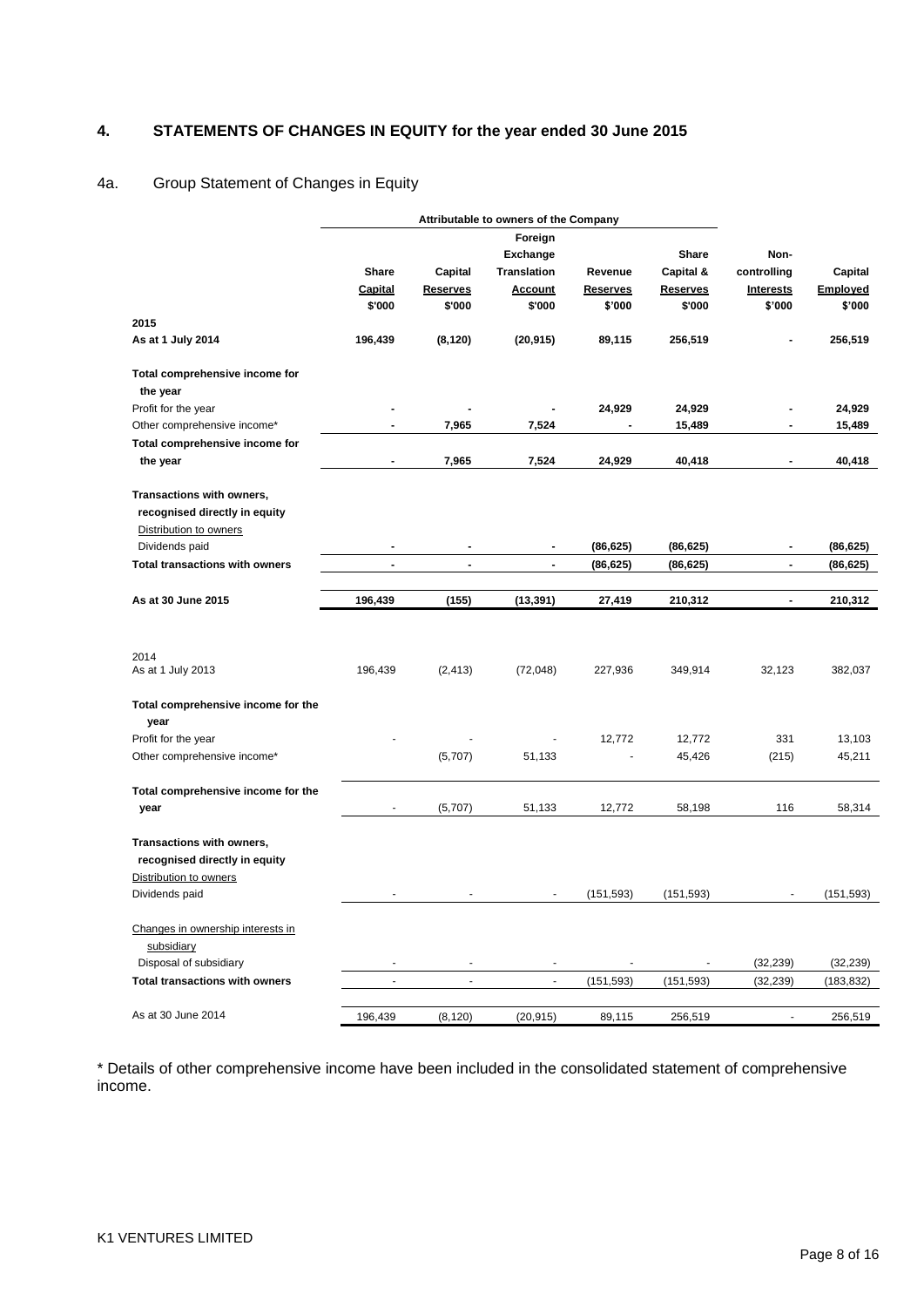### 4b. Statement of Changes in Equity of the Company

|                                                                              | <b>Share</b><br>Capital<br>\$'000 | <b>Capital</b><br><b>Reserves</b><br>\$'000 | Revenue<br><b>Reserves</b><br>\$'000 | Total<br>\$'000 |
|------------------------------------------------------------------------------|-----------------------------------|---------------------------------------------|--------------------------------------|-----------------|
| 2015<br>As at 1 July 2014                                                    | 196,439                           | (924)                                       | 6,512                                | 202,027         |
| Total comprehensive income for the year                                      |                                   |                                             |                                      |                 |
| Profit for the year<br>Other comprehensive income                            |                                   | 924                                         | 90,833                               | 90,833<br>924   |
| Total comprehensive income for the year                                      | $\blacksquare$                    | 924                                         | 90,833                               | 91,757          |
| Transactions with owners,<br>recognised directly in equity<br>Dividends paid |                                   |                                             | (86, 625)                            | (86, 625)       |
| As at 30 June 2015                                                           | 196,439                           | $\overline{\phantom{a}}$                    | 10,720                               | 207,159         |
| 2014                                                                         |                                   |                                             |                                      |                 |
| As at 1 July 2013                                                            | 196,439                           | (813)                                       | 100,979                              | 296,605         |
| Total comprehensive income for the year                                      |                                   |                                             |                                      |                 |
| Profit for the year                                                          |                                   |                                             | 57,126                               | 57,126          |
| Other comprehensive income                                                   |                                   | (111)                                       |                                      | (111)           |
| Total comprehensive income for the year                                      | $\blacksquare$                    | (111)                                       | 57,126                               | 57,015          |
| Transactions with owners,<br>recognised directly in equity                   |                                   |                                             |                                      |                 |
| Dividend paid                                                                |                                   |                                             | (151, 593)                           | (151, 593)      |
| As at 30 June 2014                                                           | 196,439                           | (924)                                       | 6,512                                | 202,027         |

#### 4c. Share capital

Since 31 March 2015, there was no issue of ordinary shares by the Company.

The k1 Ventures Share Option Scheme 2000 has lapsed. As at 30 June 2015, there was no option (30 June 2014: nil) to take up unissued ordinary shares of the Company.

The issued share capital of the Company as at 30 June 2015 was 2,165,618,003 ordinary shares (30 June 2014: 2,165,618,003 ordinary shares).

As at 30 June 2015, the Company was not holding any treasury shares (30 June 2014: nil).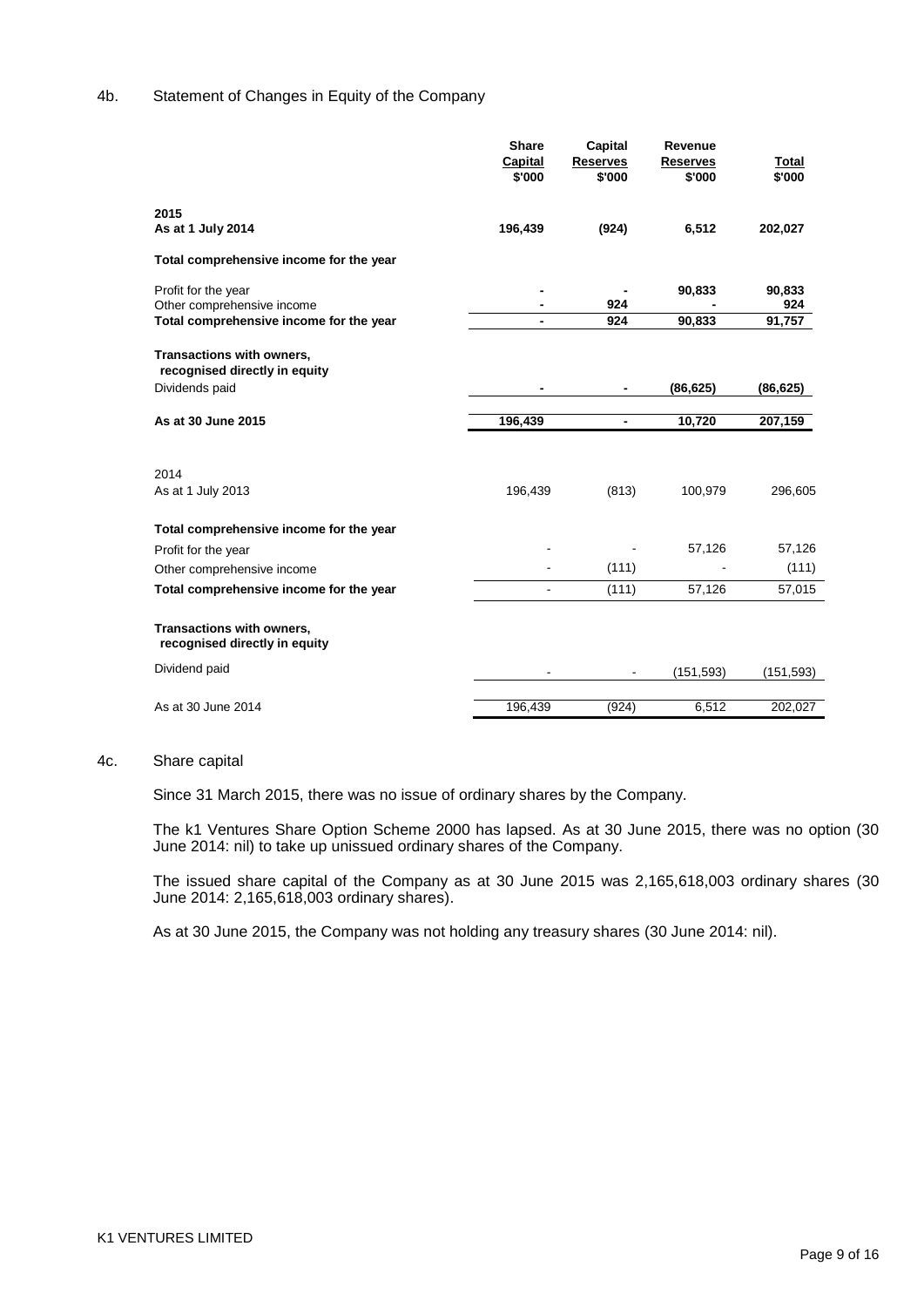# **5. CONSOLIDATED STATEMENT OF CASH FLOWS for the year ended 30 June 2015**

|                                                                    |       | 1 Jul 14  | 1 Jul 13   |
|--------------------------------------------------------------------|-------|-----------|------------|
|                                                                    | Note  | to        | to         |
|                                                                    |       | 30 Jun 15 | 30 Jun 14  |
|                                                                    |       | \$'000    | \$'000     |
| <b>CASH FLOWS FROM OPERATING ACTIVITIES</b>                        |       |           |            |
| Operating profit/(loss)                                            |       |           |            |
| Continuing operations                                              |       | 26,298    | 25,774     |
| Discontinued operations                                            |       |           | (3, 114)   |
|                                                                    |       | 26,298    | 22,660     |
| Adjustments:                                                       |       |           |            |
| Depreciation and amortisation                                      |       |           | 26,579     |
| Investment impairment loss                                         |       | 13,244    |            |
| Amortised debt discount                                            |       | (2, 476)  | (2,094)    |
| Investment income (non-cash)                                       |       |           | (19, 470)  |
| Profit on disposal of fixed assets                                 |       |           | (4, 405)   |
| Profit on sale of investments                                      |       | (27, 359) | (12)       |
| Loss on disposal of subsidiary                                     |       |           | 8,675      |
| Cash flow from operations before changes in working capital        |       | 9,707     | 31,933     |
| Working capital changes:                                           |       |           |            |
| <b>Stocks</b>                                                      |       |           |            |
| Debtors                                                            |       | (1, 264)  | (3,742)    |
| Creditors                                                          |       |           | (1,939)    |
|                                                                    |       | (1,045)   | (2,778)    |
| Translation of foreign subsidiaries and others                     |       | (1,042)   | (991)      |
| <b>Cash from operations</b>                                        |       | 6,356     | 22,483     |
| Interest paid                                                      |       |           | (8, 194)   |
| Income taxes paid, net of refunds received                         |       | (3, 330)  | (15, 718)  |
| Net cash generated from/(used in) operating activities             |       | 3,026     | (1, 429)   |
| <b>CASH FLOWS FROM INVESTING ACTIVITIES</b>                        |       |           |            |
| Disposal of subsidiary                                             | 5a, b | 11,935    | 153,474    |
| Purchase of fixed assets                                           |       |           | (43, 048)  |
| Proceeds from disposal of fixed assets                             |       |           | 22,087     |
| Proceeds from distributions from associated                        |       |           |            |
| company and joint venture                                          |       |           | 2,134      |
| Net proceeds from disposal and capital distribution of investments |       | 46,034    | 3,085      |
| Net cash from investing activities                                 |       | 57,969    | 137,732    |
| <b>CASH FLOWS FROM FINANCING ACTIVITIES</b>                        |       |           |            |
| Proceeds from term loans                                           |       |           | 34,366     |
| Repayment of term loans                                            |       |           | (25, 767)  |
| Dividends paid to shareholders of the Company                      |       | (86, 625) | (151, 593) |
|                                                                    |       |           |            |
| Net cash used in financing activities                              |       | (86, 625) | (142, 994) |
| Net decrease in cash and cash equivalents                          |       | (25, 630) | (6,691)    |
| Cash and cash equivalents as at beginning of year                  |       | 70,602    | 77,617     |
| Effects of exchange rate changes on cash and cash equivalents      |       | 2,011     | (324)      |
| Cash and cash equivalents at end of year                           | 5c    |           | 70,602     |
|                                                                    |       | 46,983    |            |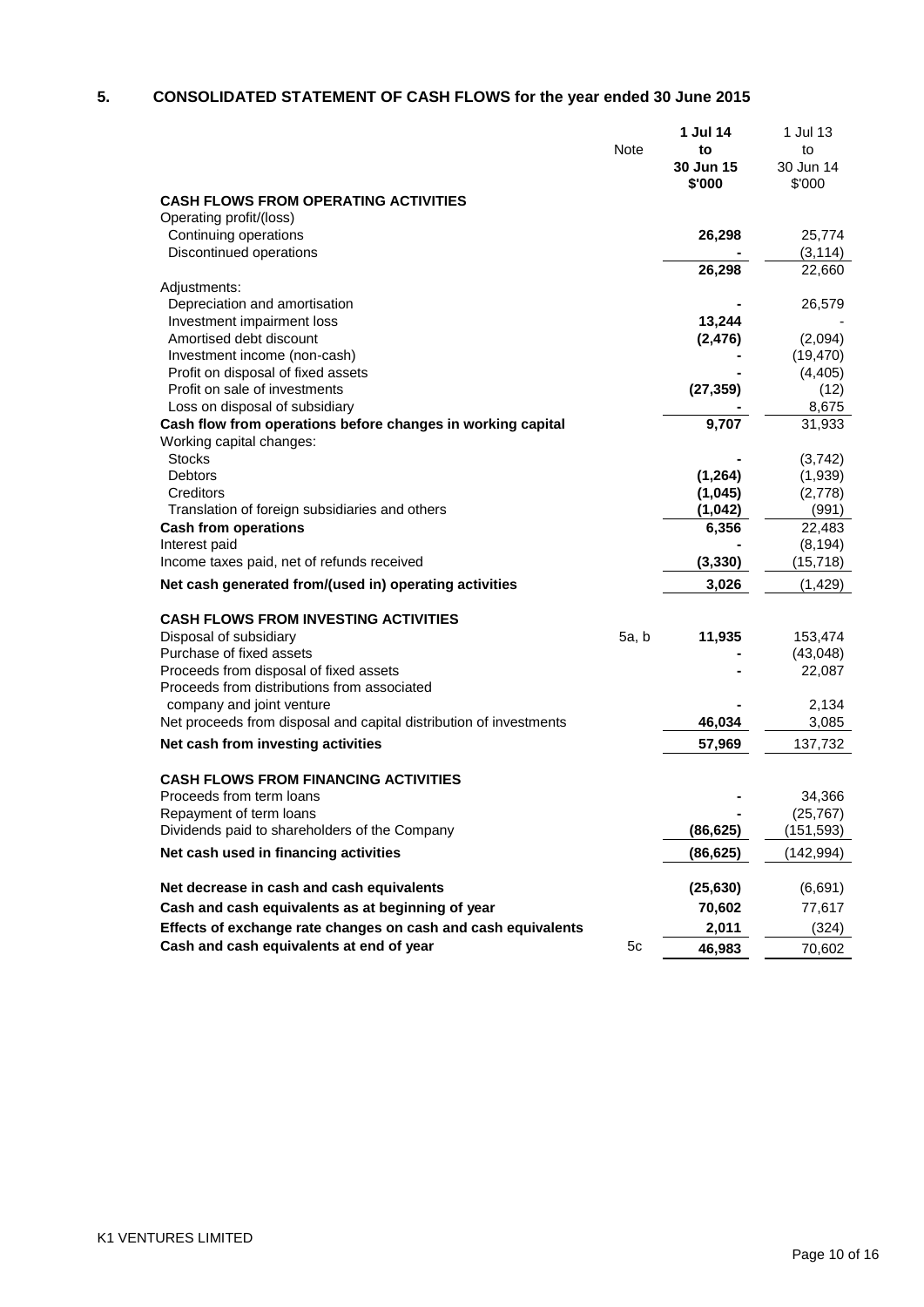# **NOTE TO CONSOLIDATED STATEMENT OF CASH FLOWS**

### 5a. Disposal of Subsidiary

The fair value of net assets and liabilities of a subsidiary disposed were as follows:

|                                                   | As at               |
|---------------------------------------------------|---------------------|
|                                                   | 30 Jun 14<br>\$'000 |
| <b>Fixed assets</b>                               | (202, 196)          |
| Associated company                                | (70, 773)           |
| Intangibles                                       | (113, 643)          |
| Other assets                                      | (3,589)             |
| <b>Stocks</b>                                     | (4, 912)            |
| Debtors                                           | (8,982)             |
| Cash and cash equivalents                         | (2, 546)            |
| Creditors                                         | 5,658               |
| Amount due to associate company and joint venture | 9                   |
| Short term loans                                  | 1,411               |
| Provision for taxation                            | 1,389               |
| Long term loans                                   | 154,330             |
| Deferred taxation                                 | 81,099              |
| Deferred liabilities                              | 745                 |
| Capital reserve                                   | (413)               |
| Foreign exchange translation reserve              | (54, 924)           |
| Minority Interest                                 | 32,239              |
| Net carrying value of assets disposed             | (185,098)           |
| Net loss on disposal                              | 8,675               |
| Sales proceeds                                    | (176, 423)          |
| Sales proceeds in escrow                          | 20,403              |
| Net sales proceeds received                       | (156, 020)          |
| Bank balances and cash disposed                   | 2,546               |
| Cash flow on disposal net of cash disposed        | (153, 474)          |

### 5b. This pertains to receipt of escrow receivables from the disposal of Helm in FY 2014.

## 5c. Deposits, bank balances and cash

|                                  | As at               | As at               |
|----------------------------------|---------------------|---------------------|
|                                  | 30 Jun 15<br>\$'000 | 30 Jun 14<br>\$'000 |
| Bank balances, deposits and cash | 20.222              | 23,675              |
| Deposits with related parties    | 26.761              | 46,927              |
| Cash and cash equivalents        | 46.983              | 70,602              |

## **6. AUDIT**

The financial statements have not been audited nor reviewed by the Company's auditors.

# **7. AUDITORS' REPORT**

Not applicable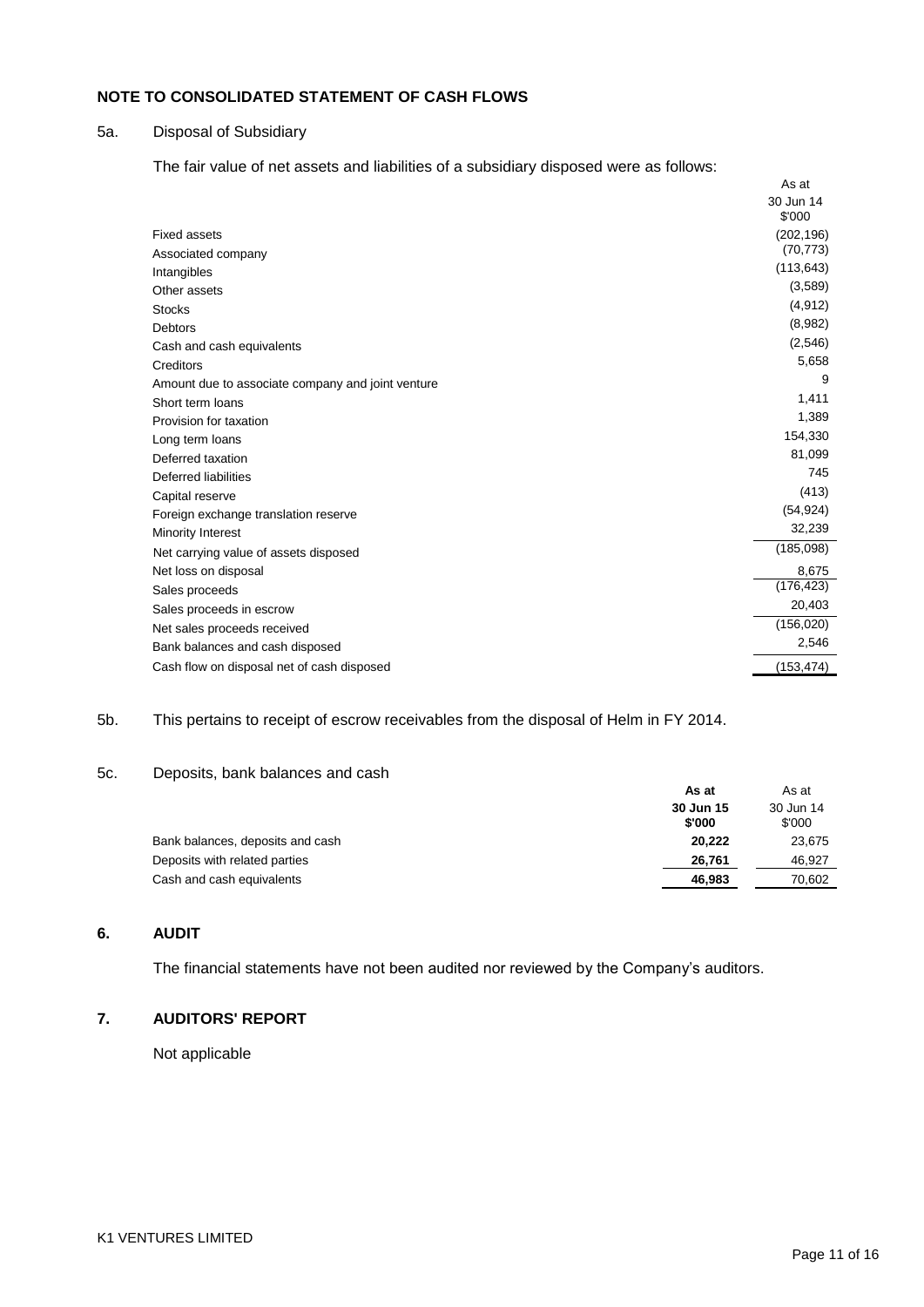### **8. ACCOUNTING POLICIES**

Except as disclosed in paragraph 9 below, the Group has applied the same accounting policies and methods of computation in the financial statements for the current financial year compared with those of the audited financial statements as at 30 June 2014.

## **9. CHANGES IN THE ACCOUNTING POLICIES**

The Group adopted the new/revised FRS and Interpretations of FRS ("INT FRS") that are effective for annual periods beginning on or after 1 July 2014. Changes to the Group"s accounting policies have been made as required, in accordance with the transitional provisions in the respective FRS.

The following are the new or amended FRS that is relevant to the Group:

| <b>Revised FRS 27</b> | <b>Separate Financial Statements</b>                     |
|-----------------------|----------------------------------------------------------|
| Revised FRS 28        | Investments in Associates and Joint Ventures             |
| FRS 110               | <b>Consolidated Financial Statements</b>                 |
| FRS 111               | Joint Arrangements                                       |
| <b>FRS 112</b>        | Disclosure of Interests in Other Entities                |
| Amendments to FRS 32  | Offsetting of Financial Assets and Financial Liabilities |

The adoption of the above amended FRS did not result in any substantial impact on the financial statements of the Group.

### **10. REVIEW OF GROUP PERFORMANCE**

Group revenue from continuing operations was \$60.6 million for the year ended 30 June 2015 compared to \$31.6 million in the prior year driven by \$45.6 million from the sale of China Auto partially offset by a decrease in investment income of \$16.7 million attributable to the shares of K12, Inc. received in the prior year which were valued at approximately \$19.5 million at the time of receipt.

Group operating profit was \$26.3 million for the year ended 30 June 2015 compared to \$25.8 million in the prior year, and Group profit before tax was \$31.7 million compared to \$25.5 million in the previous year. The increase in Group profit before tax was due to a gain of \$27.4 million from the sale of China Auto, a gain of approximately \$1.6 million related to the voluntary liquidation of K-1 Holdings Equity Inc, and a reduction in Group operating expenses, partially offset by an impairment loss of \$13.2 million on the Group's investment in K12, Inc. In addition, the Group recognized a foreign exchange gain of \$5.4 million for the year which includes a gain of \$3.5 million from the revaluation of assets that were distributed upon the voluntary liquidation of K-1 Holdings Equity Inc. Group EBITDA from continuing operations of \$45.0 million was \$19.5 million above the prior year driven mainly by profit from the sale of China Auto.

Group taxation from continuing operations was \$6.8 million for the year ended 30 June 2015 compared to \$5.3 million in the prior year. Group profit from continuing operations attributable to shareholders was \$24.9 million compared to \$20.1 million in the previous year, and earnings per share was 1.15 cents.

The results from Helm in the prior year were accounted for as discontinued operations.

In the opinion of the Directors, no factor has arisen between 30 June 2015 and the date of this report which would materially affect the results of the Group and the Company for the year just ended.

# **11. VARIANCE FROM FORECAST STATEMENT**

No forecast for the full year ended 30 June 2015 was previously provided.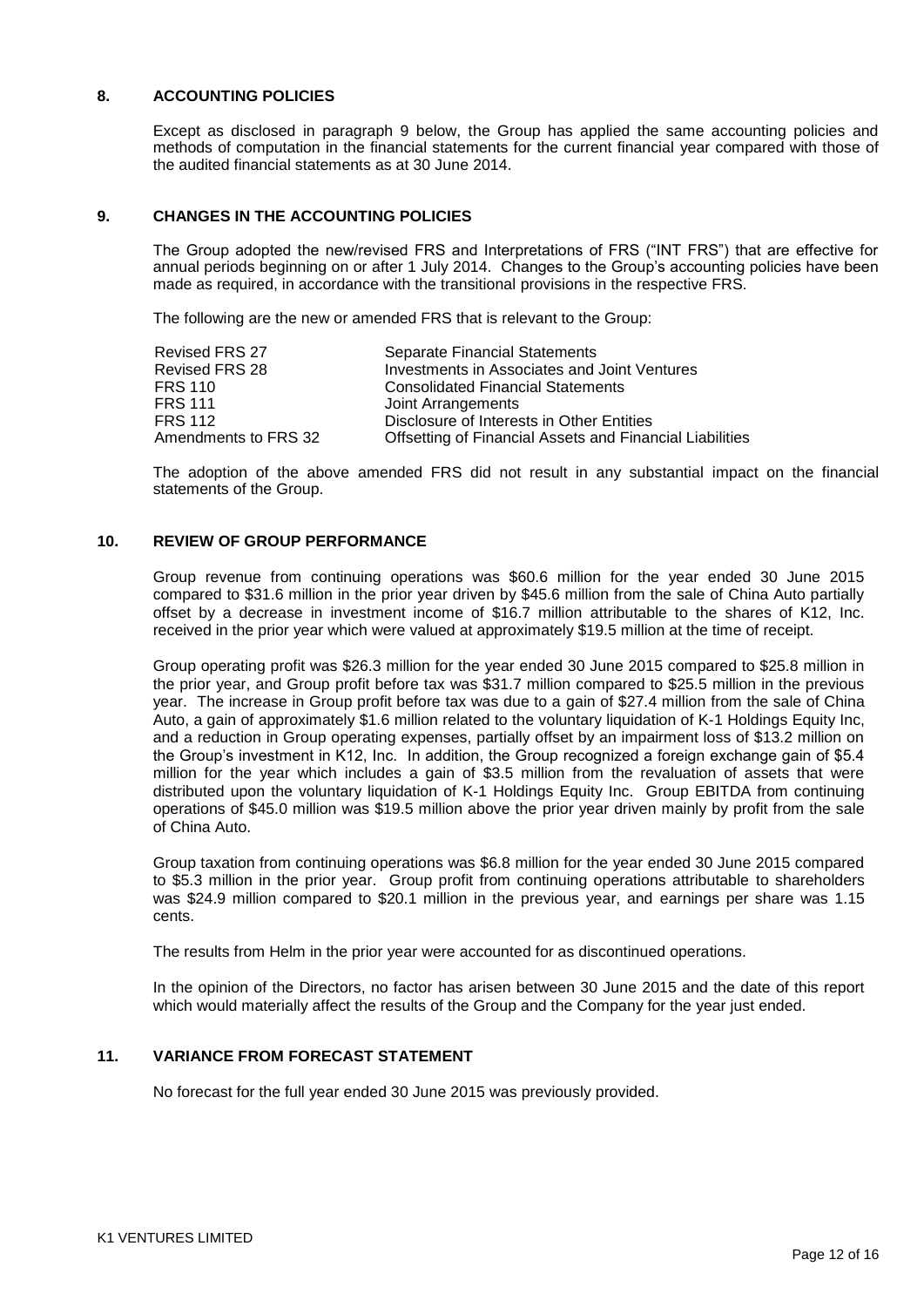### **12. PROSPECTS**

The Board has determined that the Company will not be making any new investments, but will focus its efforts on managing the current portfolio of assets and, at the appropriate time, realizing such assets. This will enable the Company to maximize value from the proceeds from any realization of assets and to return the same to shareholders as appropriate.

On 13 August 2015, Knowledge Universe Education ("KUE") sold its U.S. early-childhood education operating business which primarily consisted of KinderCare Learning Centers (the "Sale"). This completes the sale of the childcare operating businesses owned by KUE, including the international childcare operations, which were sold in December 2014. The remaining assets of KUE comprise principally of US real estate holdings, which consist of childcare learning centers leased to KinderCare.

The Company holds a 10.2% interest in Knowledge Universe Holdings, LP ("KUH"), which holds a 65% indirect interest in KUE, and has on 14 August 2015 received a cash distribution from KUH of approximately US\$61.5 million arising from the Sale. Consistent with the treatment of similar distributions in previous years, the Group will account for the said cash distribution as investment income.

For illustrative purposes only, the financial effects of the said cash distribution are set forth below and are based on the unaudited results of the Group for the year ended 30 June 2015 and the following assumptions:

- (A) in computing the illustrative impact on net tangible assets ("NTA") per share, it is assumed that the receipt of the cash distribution after deducting related expenses had been effected on 30 June 2015;
- (B) in computing the illustrative impact on earnings per ordinary share, it is assumed that the receipt of the cash distribution after deducting related expenses had been effected on 1 July 2014 and accounted for as investment income; and
- (C) the total number of issued shares in the capital of the Company is 2,165,618,003 shares.

Based on the assumptions set out above, the Group"s NTA per share will increase by 30% from \$0.10 to \$0.13 and the Group"s earnings per ordinary share will increase by 309% from 1.15 cents to 4.70 cents.

Shareholders should note that the aforementioned financial effects of the said cash distribution are purely for illustrative purposes only and should not be construed to mean that the Group"s actual results, performance or achievements will be as expected, expressed or implied in such financial effects.

#### **13. DIVIDEND**

#### 13a. Current Financial Period Reported On

No final dividend has been proposed for the financial year ended 30 June 2015 (2014: nil). During financial year ended 30 June 2015, interim dividend of 2.5 cents and 1.5 cents per share (2014: 5.0 cents) had been declared and paid to shareholders on 14 November 2014 and 12 February 2015 respectively.

#### Capital Distribution

The Board of Directors is pleased to propose a capital distribution of 1.5 cents per share (June 2014: nil) out of the Company"s share capital account. The capital distribution will be subject to the approval of shareholders at a meeting to be convened and made pursuant to relevant sections of the Companies Act (Chapter 50). Please refer to the SGXNet announcement uploaded on 17 August 2015 for further details.

13b. Corresponding Period of the Immediately Preceding Financial Year

Any dividend declared for the corresponding period of the immediately preceding financial year? No.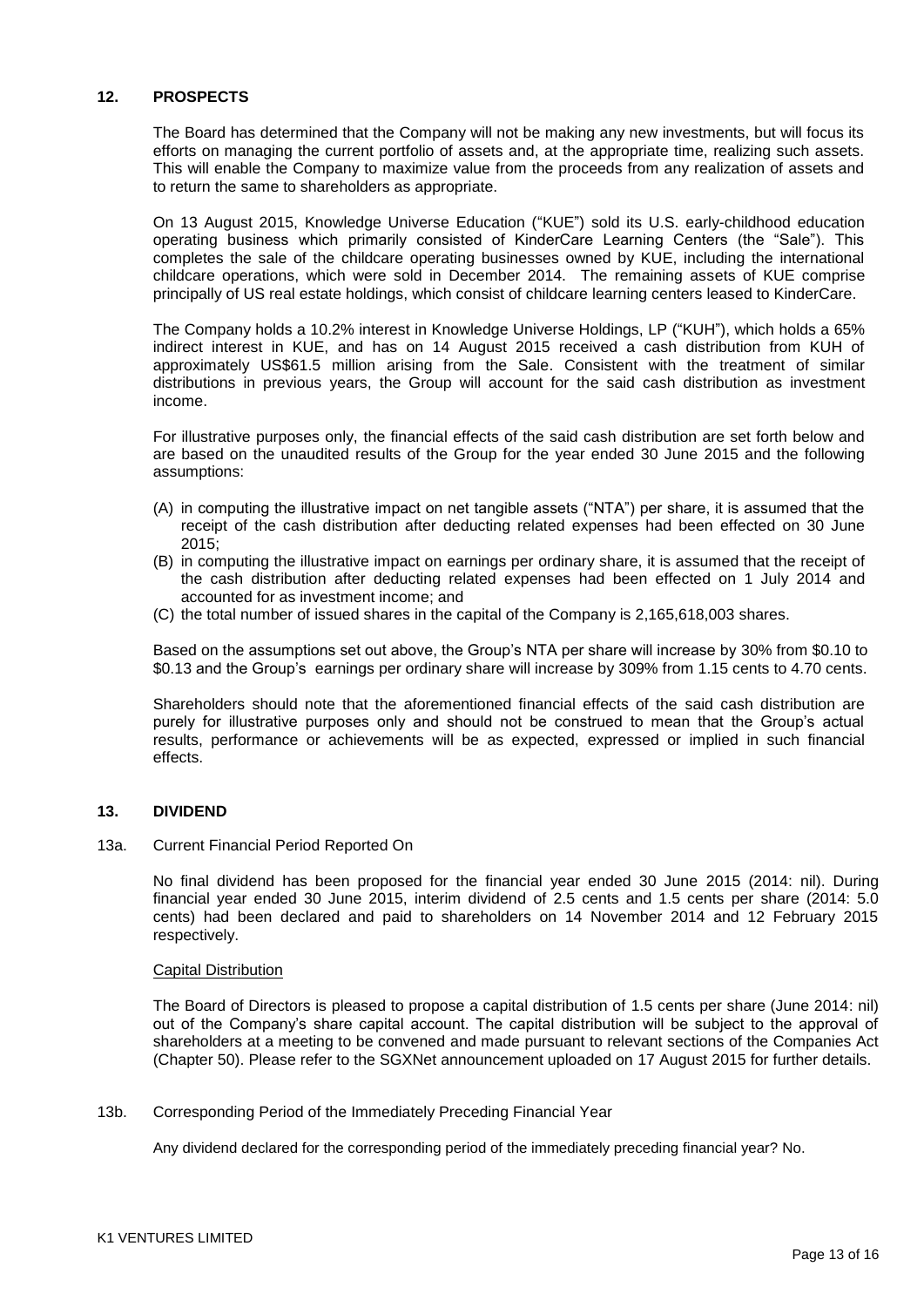13c. Date Payable

To be announced later.

13d. Books Closure Date

To be announced later.

13e. Total Annual Dividend/ Capital Distribution

|                      | 1 Jul 14<br>to<br>30 Jun 15<br>\$'000 | 1 Jul 13<br>to<br>30 Jun 14<br>\$'000 |
|----------------------|---------------------------------------|---------------------------------------|
| Interim dividend     | 86,625                                | 108,281                               |
| Capital distribution | 32,484                                |                                       |
| Total                | 119,109                               | 108,281                               |

# **14. SEGMENT ANALYSIS**

# **Financial year ended 30 June 2015**

|                                               | <b>Investments</b><br>\$'000 |
|-----------------------------------------------|------------------------------|
| <b>Revenue</b>                                | 60,618                       |
| <b>Segment Results</b>                        |                              |
| Operating profit                              | 26,298                       |
| Foreign exchange gain                         | 5,446                        |
| Profit before tax                             | 31,744                       |
| Taxation                                      | (6, 815)                     |
| Profit for the year                           | 24,929                       |
| Attributable to:                              |                              |
| Shareholders of the Company                   | 24,929                       |
|                                               | 24,929                       |
| <b>Other information</b>                      |                              |
| Segment assets                                | 216,098                      |
| Segment liabilities                           | 5,786                        |
| Net assets                                    | 210,312                      |
| Interest income<br>Investment impairment loss | 194<br>13,244                |

## **Geographical Information**

|                                                                      | <b>Singapore</b>      | USA               | Others      | Total             |
|----------------------------------------------------------------------|-----------------------|-------------------|-------------|-------------------|
|                                                                      | \$'000                | \$'000            | \$'000      | \$'000            |
| <b>Continuing operations</b><br>External sales<br>Non-current assets | 140<br>$\blacksquare$ | 11.880<br>155.111 | 48,598<br>۰ | 60.618<br>155.111 |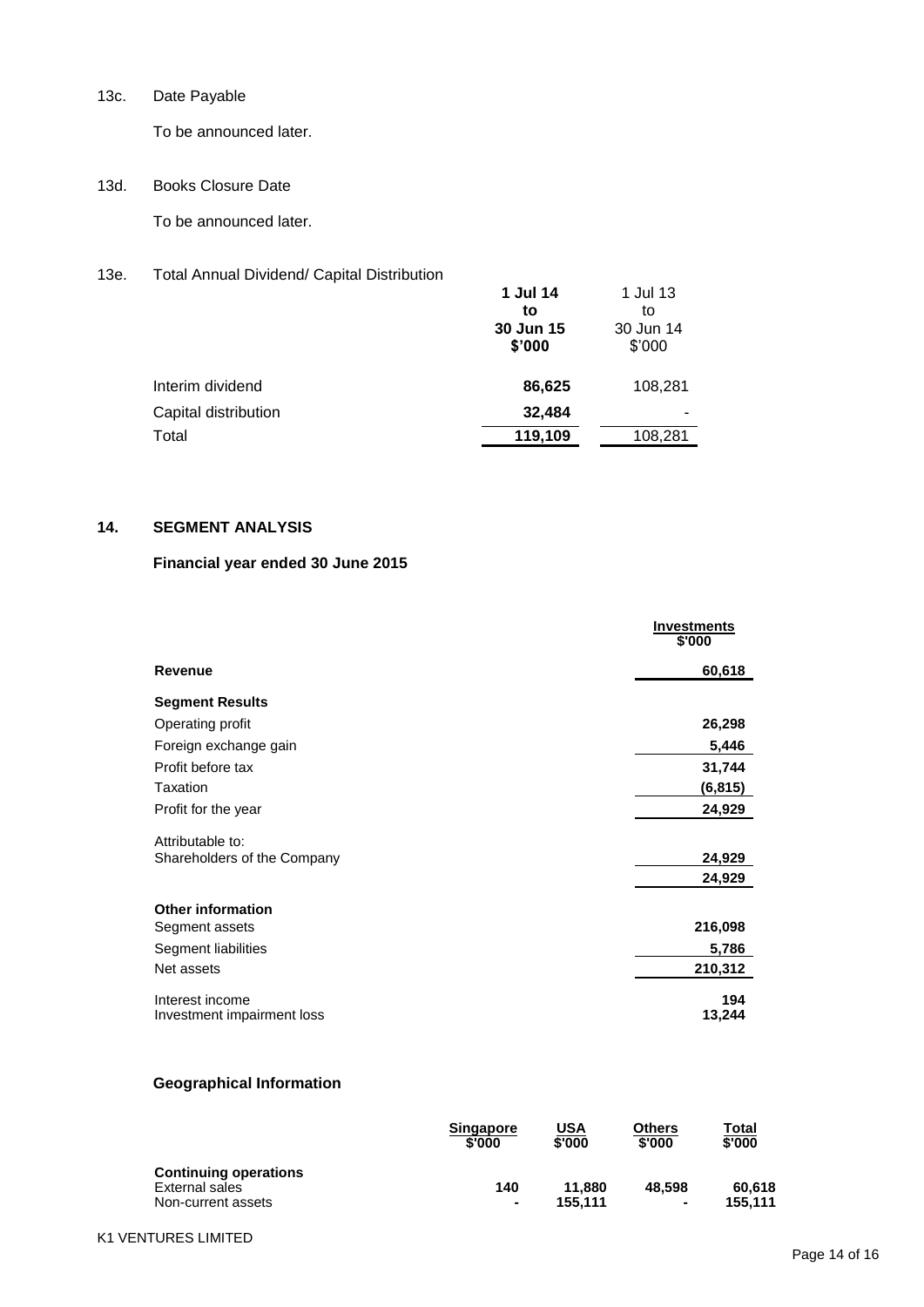#### **Financial year ended 30 June 2014**

|                                                                                                                                  | Continuing<br>operations     | Discontinued<br>operations              | Total                                 |
|----------------------------------------------------------------------------------------------------------------------------------|------------------------------|-----------------------------------------|---------------------------------------|
|                                                                                                                                  | Investments                  | Transportation                          |                                       |
|                                                                                                                                  | \$'000                       | Leasing<br>\$'000                       | \$'000                                |
| <b>Revenue</b>                                                                                                                   | 31,644                       | 227,523                                 | 259,167                               |
| <b>Segment Results</b><br>Operating profit/(loss)<br>Finance expenses<br>Foreign exchange loss<br>Share of results of associated | 25,774<br>(324)              | (3, 114)<br>(9,646)                     | 22,660<br>(9,646)<br>(324)            |
| company and joint ventures<br>Profit/(loss) before tax<br>Taxation<br>Profit/(loss) for the year                                 | 25,450<br>(5, 335)<br>20,115 | 6,953<br>(5, 807)<br>(1,205)<br>(7,012) | 6,953<br>19,643<br>(6, 540)<br>13,103 |
| Attributable to:                                                                                                                 |                              |                                         |                                       |
| Shareholders of the Company<br>Non-controlling interests                                                                         | 20,115                       | (7, 343)<br>331                         | 12,772<br>331                         |
|                                                                                                                                  | 20,115                       | (7, 012)                                | 13,103                                |
| <b>Other information</b><br>Segment assets<br>Segment liabilities                                                                | 260,155<br>3,636             |                                         | 260,155<br>3,636                      |
| Net assets                                                                                                                       | 256,519                      |                                         | 256,519                               |
| Additions to non-current assets<br>Interest income<br>Depreciation and amortisation                                              | 111<br>1                     | 43,048<br>26,578                        | 43,048<br>112<br>26,579               |

#### **Geographical Information**

|                                                                      | Singapore<br>\$'000 | <u>USA</u><br>\$'000 | Others<br>\$'000         | Total<br>\$'000   |
|----------------------------------------------------------------------|---------------------|----------------------|--------------------------|-------------------|
| <b>Continuing operations</b><br>External sales<br>Non-current assets | 85                  | 31.136<br>159.662    | 423<br>17.203            | 31.644<br>176.865 |
| <b>Discontinued operations</b><br>External sales                     |                     | 227.523              | $\overline{\phantom{a}}$ | 227,523           |

Notes:

The Group is organised into business units based on their products and services and has two reportable operating segments: Investments and Transportation Leasing. The Group's Investment activities consist of the Group's investments in quoted and unquoted investments. Discontinued operations relate to the Transportation Leasing segment which represents Helm"s locomotive and railcar leasing business in North America.

The Group's two operating segments operate in three main geographical areas. The operating activities and investment activities are predominantly in the USA. There were also investment activities in Hong Kong. Singapore is the home country of the Company and its assets are mainly cash and cash equivalents.

For the years ended 30 June 2015 and 30 June 2014, no single external customer accounted for 10% or more of the Group"s revenue from continuing operations.